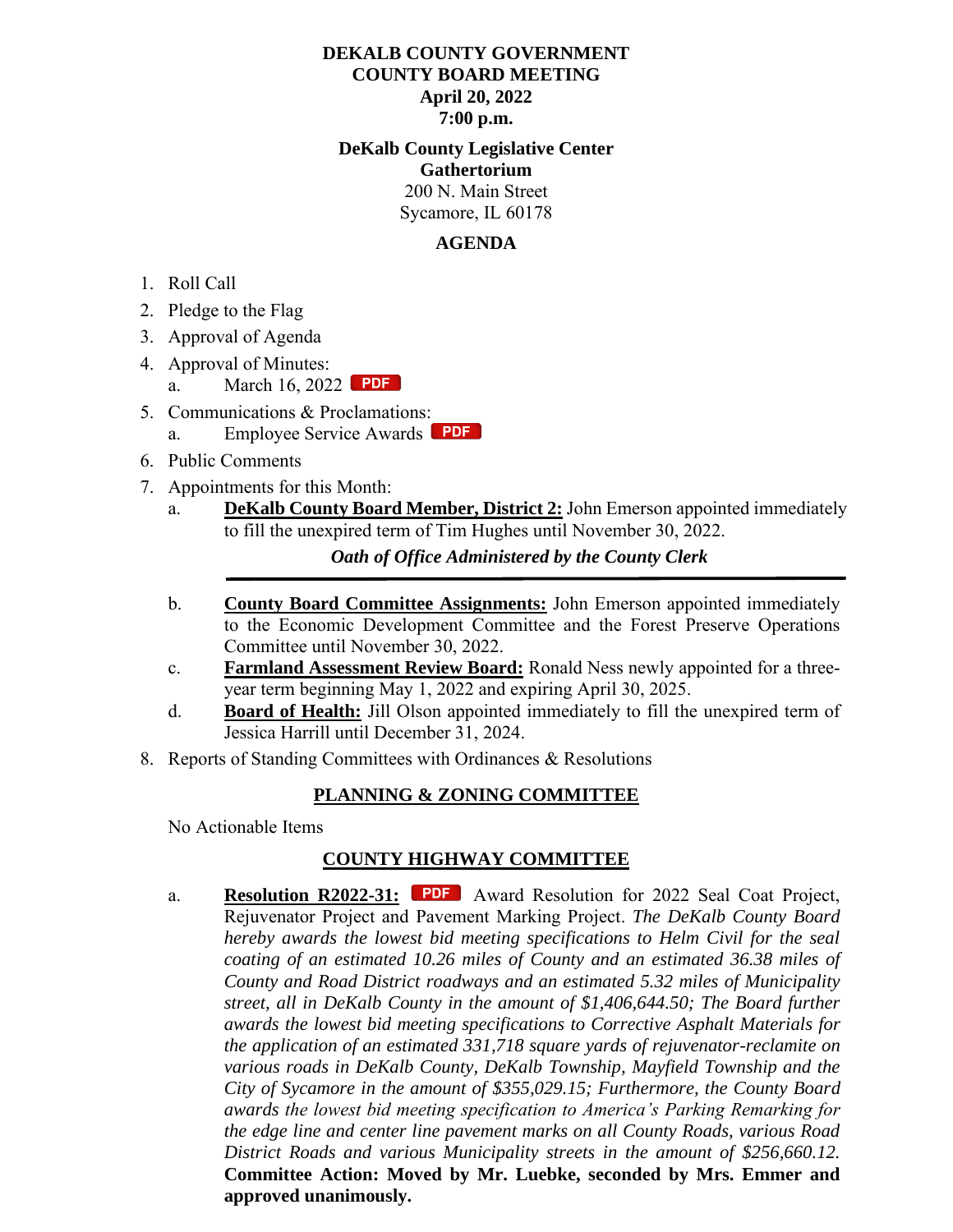- b. **Resolution R2022-32:** PDF [A](https://dekalbcounty.org/wp-content/uploads/2022/04/reso-2022-32.pdf)ward Resolution for 2022 Road District Hot-Mix Asphalt Resurfacing Projects. *The DeKalb County Board hereby awards the lowest bid meeting specifications to Builder Paving, LLC for the hot-mix resurfacing of 1.88 miles of Keslinger & McGirr Road in Pierce Road District in the amount of \$204,286.40; The Board also awards the lowest bid meeting specification to Curran Contracting Company for the hot-mix resurfacing of 2.65 miles of Leland Road in Clinton Township in the amount of \$133,072.01, for the hot-mix resurfacing of 2.75 miles of Fenstermaker Road in Cortland Road District in the amount of \$141,355.16, for the hot-mix resurfacing of 1.44 miles of Pratt Road in Sandwich Road District in the amount of \$232,806.04, and for the hot-mix resurfacing of 2.89 miles of Howison and Duffy Roads in Squaw Grove Road District in the amount of \$298,253.31; The Board also awards the lowest bid meeting specifications to Martin & Company Excavating for the hot-mix resurfacing of 2.06 miles of Keslinger, Anderland, and Gurler Roads in Milan Road District in the amount of \$137,272.50 and for the hot-mix resurfacing of 1.06 miles of Shabbona Grove Road in Shabbona Road District in the amount of \$190,079.75; The Board further awards the lowest bid meeting specifications to Peter Baker & Son Company for the hot-mix resurfacing of 3.56 miles of Rich and Lucas Roads in DeKalb Road District in the amount of \$834,026.54 and for the hot-mix resurfacing of 5.70 miles of Swanson Road, Lindgren Road, Oakland Drive, Prosser Road and Florence Drive in Sycamore Road District in the amount of \$515,357.03.* **Committee Action: Moved by Mr. Deutsch, seconded by Mr. Luebke and approved unanimously.**
- c. **Resolution R2022-33:** Local Agency Agreement for Federal Participation for Suydam Road Resurfacing. *The DeKalb County Board hereby approves to enter into an agreement with the State of Illinois for certain improvements to Suydam Road from Illinois Route 23 to Rollo Road in the estimated amount of \$1,824,500.00 with the local share to be estimated at \$17,000.00, and further authorizes the Chairman of the Board to executive the appropriate Local Agency Agreement for Federal Participation with the State of Illinois.* **Committee Action: Moved by Mrs. Emmer, seconded by Deutsch and approved unanimously.**
- d. **Resolution R2022-34:** Engineering Agreement for Phase I and II Engineering Services for the Replacement of Pritchard Road Bridge, North of Scott Road in Squaw Grove Road District. *The DeKalb County Board hereby approves to enter into agreement with the Engineering Firm of Engineering Resource Associates for the Phase I and II Engineering Services needed for the replacement structure carrying Prtichard Road, north of Scott Road, over the West Branch Big Rock Creek Tributary in Squaw Grove Township in an amount not to exceed \$220,143.00, and further authorizes the Chairman of the Board to execute the appropriate Preliminary Engineering Services Agreement with Engineering Resource Associates.* **Committee Action: Moved by Mr. Luebke, seconded by Mr. Deutsch and approved unanimously.**
- e. **Resolution R2022-35: PDF** [M](https://dekalbcounty.org/wp-content/uploads/2022/04/reso-2022-35.pdf)FT Resolution for Culvert Extensions under Somonauk Road and Perry Road. *The DeKalb County Board hereby authorizes the expenditure of MFT funds in the total amount of \$350,000.00 for extensions and related earthwork for six reinforced concrete box culverts and one pipe culvert under Somonauk Road and Perry Road.* **Committee Action: Moved by Mr. Luebke, seconded by Mrs. Emmer and approved unanimously.**
- f. **Resolution R2022-36:** Truck Route Resolution for Suydam Road from Illinois Route 23 West to Rollo Road. *The DeKalb County Board hereby establishes a Class II Truck Route for 7.71 miles of Suydam Road from Illinois Route 23 to Rollo Road.* **Committee Action: Moved by Mrs. Emmer, seconded by Mr. Deutsch and approved unanimously.**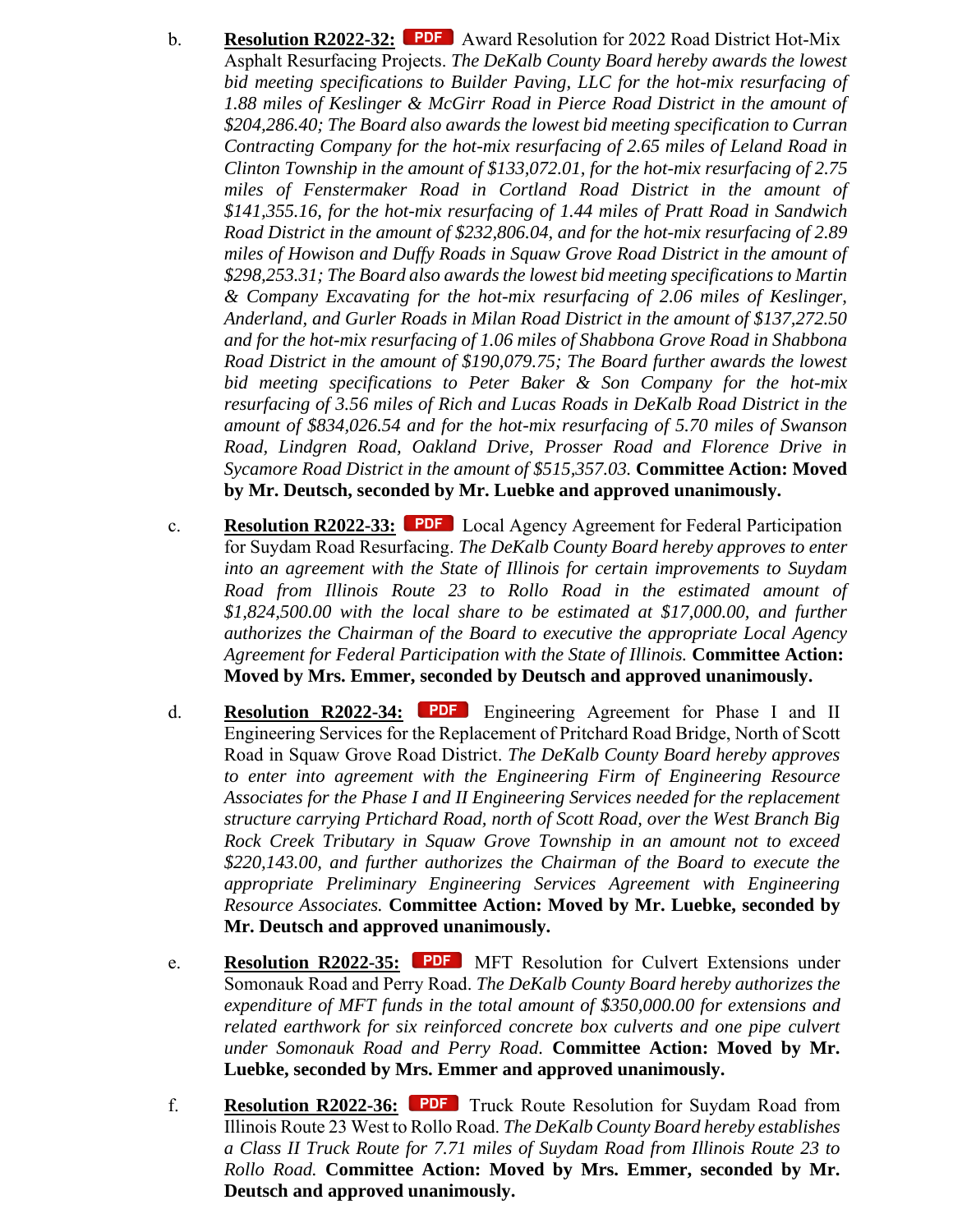### **ECONOMIC DEVELOPMENT COMMITTEE**

No Actionable Items

## **HEALTH & HUMAN SERVICES COMMITTEE**

No Actionable Items

### **LAW & JUSTICE COMMITTEE**

No Actionable Items

# **FINANCE COMMITTEE**

- a. **Resolution R2022-37:** PDF A Resolution Approving Year-End Budget Amendments for FY2021. *The DeKalb County Board hereby approves the appropriation and budget transfers as set forth in the attached Exhibit A to this Resolution for the Fiscal Year ending December 31, 2021.* **Committee Action: Moved by Mr. Luebke, seconded by Mr. Cummings and approved unanimously.**
- b. **Ordinance O2022-06:** PDF An Ordinance Adopting a Procurement Policy for DeKalb County Government. *The DeKalb County Boards hereby approves and adopts a Procurement Policy as attached to this Ordinance and shall upon passage replace and repeal the Purchasing and Award of Contract Policy, previously approved on August 21, 2013 and thereafter modified as needed.* **Committee Action: Moved by Mr. Luebke, seconded by Mr. Cummings and approved unanimously.**
- c. **Claims to be Paid in April 2022:** PDF Move to approve the payment of claims for this month, and the off-cycle claims paid during the previous month, including all claims for travel, meals, and lodging, in the amount of \$9,047,391.69.
- d. **Reports of County Officials: PDF** Move to accept and place on file the following Reports of County Officials:
	- 1. Cash & Investments in County Banks March 2022
	- 2. Public Defender's Report March 2022
	- 3. Adult & Juvenile Monthly Reports March 2022
	- 4. Pretrial Report March 2022
	- 5. Sheriff's Jail Report March 2022
	- 6. Building Permits & Construction Reports March 2022

#### **EXECUTIVE COMMITTEE**

- a. **Resolution R2022-38:** PDF A Resolution Authorizing the County Board Chairman to Execute Documents Related to the Refinancing of the DeKalb County Supportive Living Facility ("Heritage Woods of DeKalb"). *The DeKalb County Board hereby authorizes and directs the Chairman of the Board to execute the documents as set forth in the attached Exhibit A to this Resolution as well as any other agreements on behalf of the DeKalb County Supportive Living Facility Not-For-Profit to facilitate the refinancing of its facility.* **Committee Action: Moved by Mr. Plote, seconded by Ms. Crawford and approved unanimously.**
- b. **Resolution R2022-39:** PDF [A](https://dekalbcounty.org/wp-content/uploads/2022/04/reso-2022-39.pdf) Resolution Extending the Appointment of Derek Hiland as Deputy County Administrator through December 31, 2022. *The DeKalb County Board hereby extends the appointment of Derek Hiland, effective March 1, 2022, to the position of Deputy County Administrator at a weekly stipend of \$125.00. The appointment does automatically sunset on December 31, 2022 with further County Board action needed to either appoint a new Deputy County Administrator or to renew the current appointment.* **Committee Action: Moved by Mr. Faivre, seconded by Mrs. Emmer and approved unanimously.**